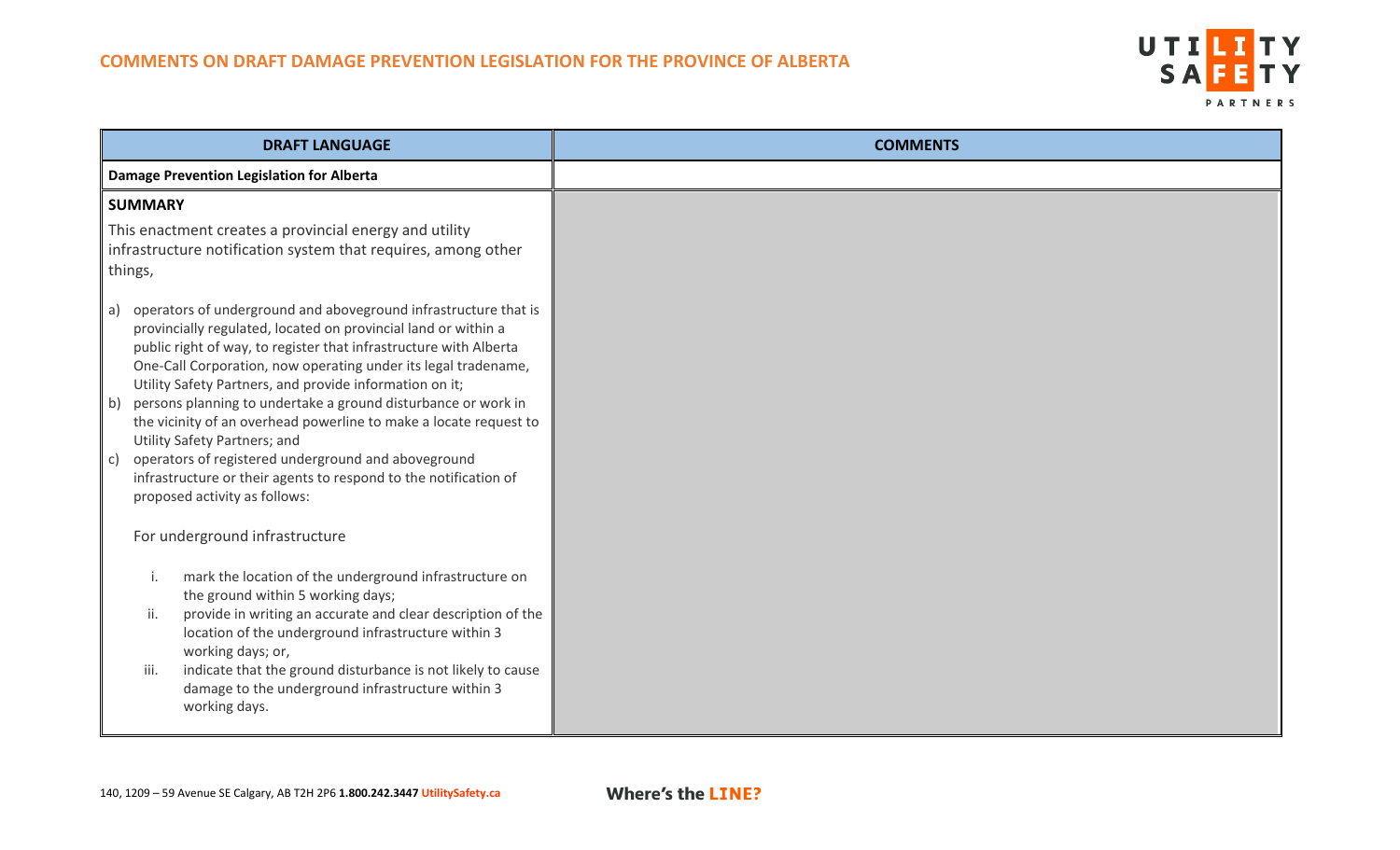

| <b>DRAFT LANGUAGE</b>                                                                                         | <b>COMMENTS</b> |
|---------------------------------------------------------------------------------------------------------------|-----------------|
| For above ground infrastructure<br>provide in writing an alert to the requester of the                        |                 |
| presence of aboveground infrastructure in the work area;                                                      |                 |
| provide in writing the safe work precautions to follow<br>ii.<br>when working in proximity to the aboveground |                 |
| infrastructure; and<br>provide contact information to the requester should<br>iii.                            |                 |
| additional information or action from the aboveground                                                         |                 |
| utility owner or operator be required.                                                                        |                 |
| <b>DEFINITIONS</b> - The following definitions apply in this Act                                              |                 |
| Alberta One-Call Corporation / Utility Safety Partners means                                                  |                 |
| the non-profit Notification Centre for Alberta that since October                                             |                 |
| 1st 1984 has provided a communication service between the                                                     |                 |
| digging community and the owners of buried facilities to                                                      |                 |
| arrange for the marking of the location of buried facilities prior                                            |                 |
| to a ground disturbance.                                                                                      |                 |
| Board of Directors the governing body of a company that meets                                                 |                 |
| regularly to determine the organization's guiding principles,                                                 |                 |
| select top management positions, and oversee policies for the                                                 |                 |
| business.                                                                                                     |                 |
| Damage Prevention Advisory Council means a blend of damage                                                    |                 |
| prevention stakeholders and subject matter experts authorized                                                 |                 |
| to resolve non-compliances and non-conformances, which are                                                    |                 |
| not suitable to be addressed by civil penalties or Orders of the                                              |                 |
| Court, by mediation.                                                                                          |                 |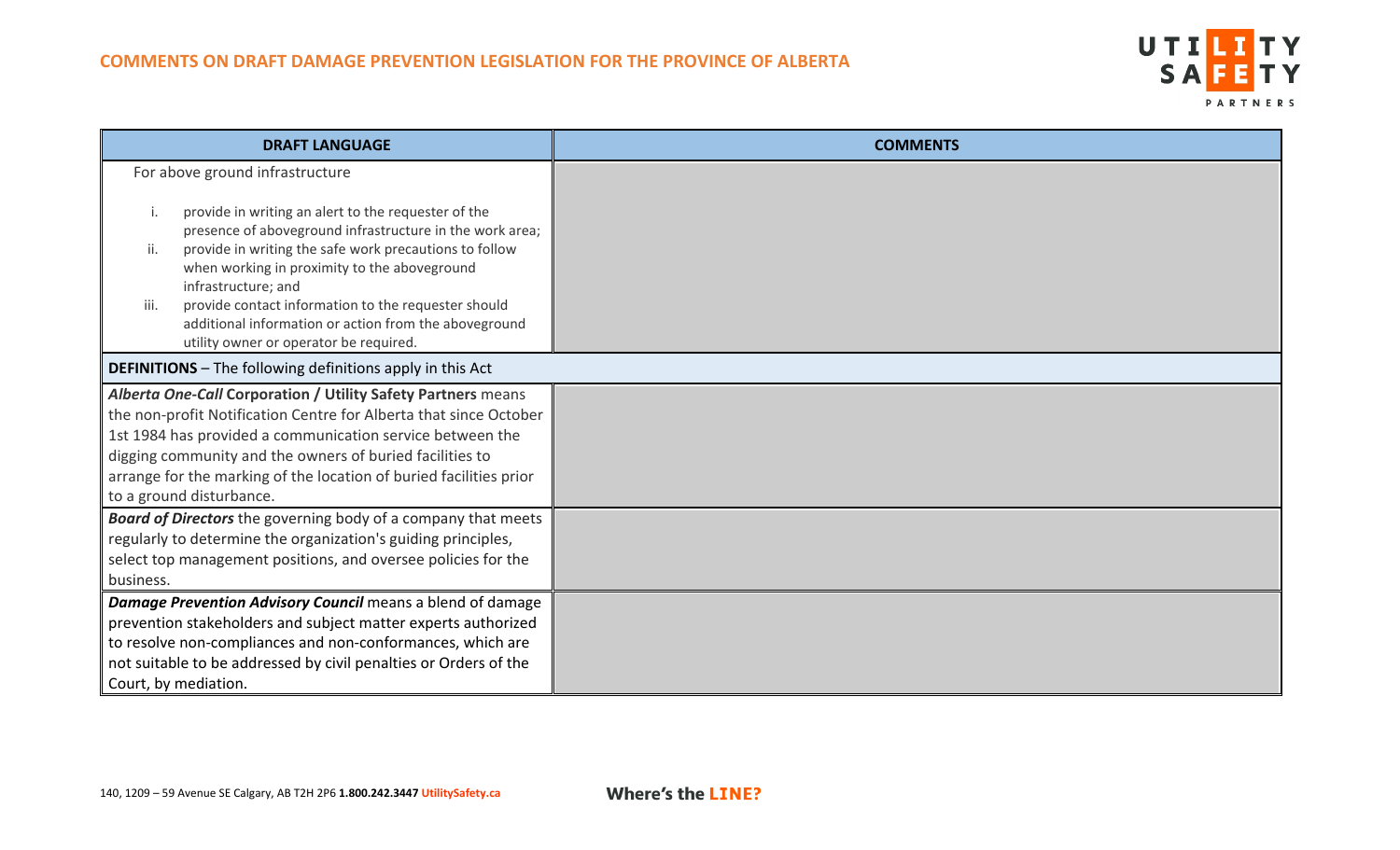

| <b>Emergency</b> means any situation where there is an immediate                                                          |  |
|---------------------------------------------------------------------------------------------------------------------------|--|
| threat to human health or the safety of persons, property or                                                              |  |
| underground or aboveground infrastructure or to prevent                                                                   |  |
| damage to the environment.                                                                                                |  |
| Entity means a body corporate, a partnership, a trust, a joint                                                            |  |
| venture or an unincorporated association or organization.                                                                 |  |
| Ground disturbance means any work, operation or activity that                                                             |  |
| results in a disturbance of the earth, including excavating,                                                              |  |
| digging, trenching, plowing, drilling, tunneling, augering,                                                               |  |
| backfilling, blasting, pulverizing, post pounding, scarifying,                                                            |  |
| topsoil stripping, land levelling, peat harvesting, quarrying,                                                            |  |
| deforestation and earthworks. It does not include a disturbance                                                           |  |
| of the earth caused by any of the following:                                                                              |  |
|                                                                                                                           |  |
| cultivation to a depth of less than 45 cm below the surface of the<br>a)                                                  |  |
| ground;                                                                                                                   |  |
| routine, minor road maintenance; or<br>b)                                                                                 |  |
| any other activity to a depth of less than 30 cm that does not<br>C)                                                      |  |
| result in a reduction of the cover over any underground<br>infrastructure to a depth that is less than the cover provided |  |
| when the underground infrastructure was constructed                                                                       |  |
| Locate request means a request referred to in 5.                                                                          |  |
| Members A person or entity is a member of the Corporation if                                                              |  |
|                                                                                                                           |  |
| the person or entity owns or operates underground                                                                         |  |
| infrastructure or aboveground powerlines:                                                                                 |  |
| Every municipality in Alberta;                                                                                            |  |
| Every gas distributor and every gas transmitter;<br>$\mathbf{2}$                                                          |  |
| Every operator of a distribution system;<br>3)                                                                            |  |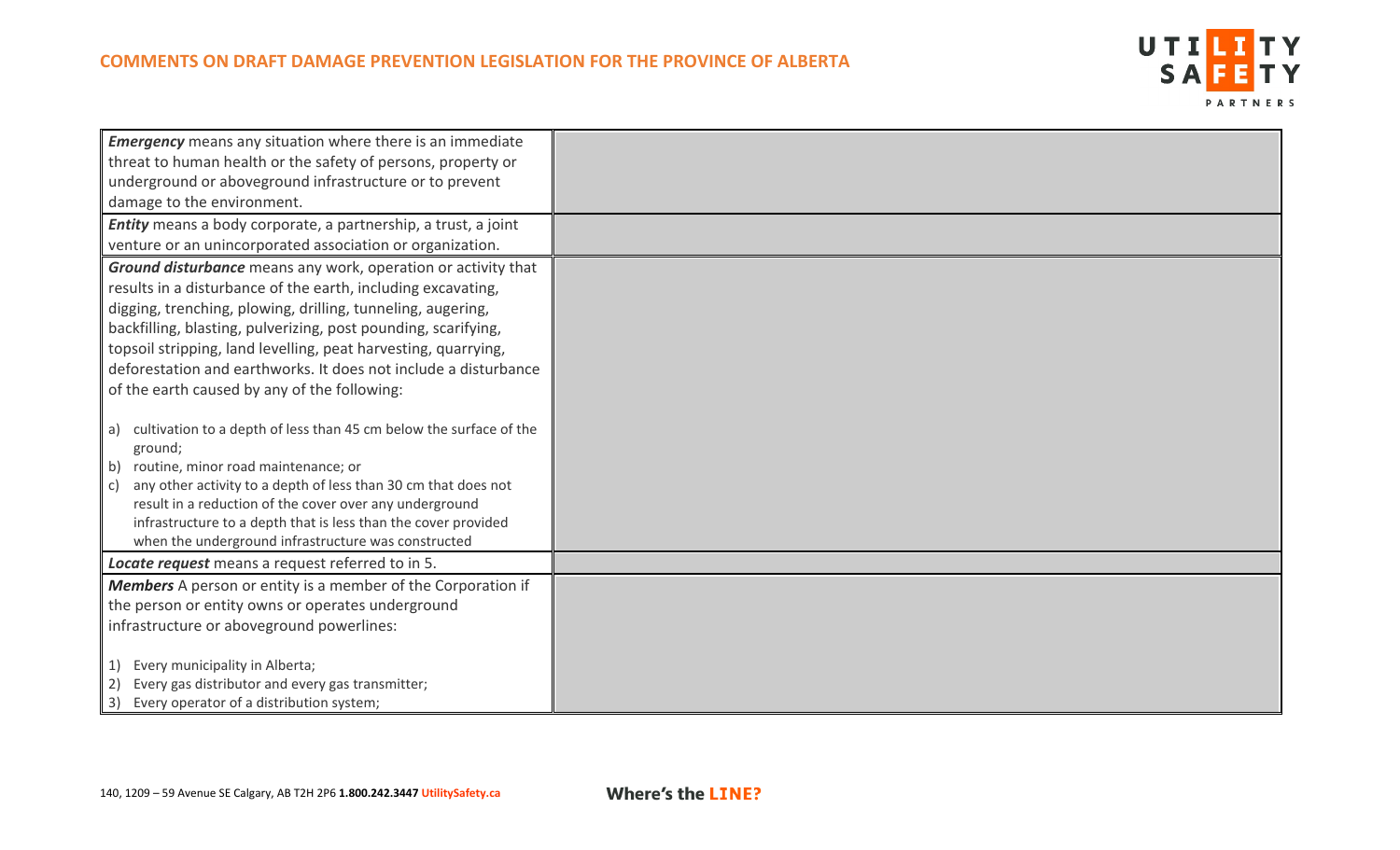

| 4) Every person or entity that owns or operates underground<br>infrastructure within a public right of way or that crosses a public<br>right of way;<br>5) Every person or entity that owns or operates aboveground energy<br>or utility infrastructure within a public right of way or that crosses<br>a public right of way; and<br>6) Every electricity distributor and every electricity transmitter                   |  |
|----------------------------------------------------------------------------------------------------------------------------------------------------------------------------------------------------------------------------------------------------------------------------------------------------------------------------------------------------------------------------------------------------------------------------|--|
| in the province of Alberta.                                                                                                                                                                                                                                                                                                                                                                                                |  |
| <b>Members of the Board</b> On the day this Act comes into force, the<br>members of the Board of the Corporation shall be the members<br>of the Board who held office immediately before that day.                                                                                                                                                                                                                         |  |
| <b>Non-profit Corporation</b> The business and affairs of the<br>Corporation shall be carried on without the purpose of financial<br>gain and any profits shall be used by the Corporation for the<br>purpose of carrying out its objects.                                                                                                                                                                                 |  |
| Notification Centre means the non-profit corporation<br>called Alberta One-Call Corporation, operating under its legal<br>tradename, Utility Safety Partners, that transmits a notification<br>to registered members with underground infrastructure and<br>aboveground infrastructure in the vicinity of proposed ground<br>disturbance(s) or aboveground activity(ies) following receipt of<br>a locate request.         |  |
| <b>Objects</b> The following are the objects of the Corporation:<br>a) To operate a system and service capable of receiving requests for<br>the location of registered underground and aboveground<br>infrastructure within Alberta 24hrs/day, 7 days/wk.<br>b) To identify whether underground and aboveground infrastructure<br>are located in the vicinity of a proposed ground disturbance or<br>aboveground activity. |  |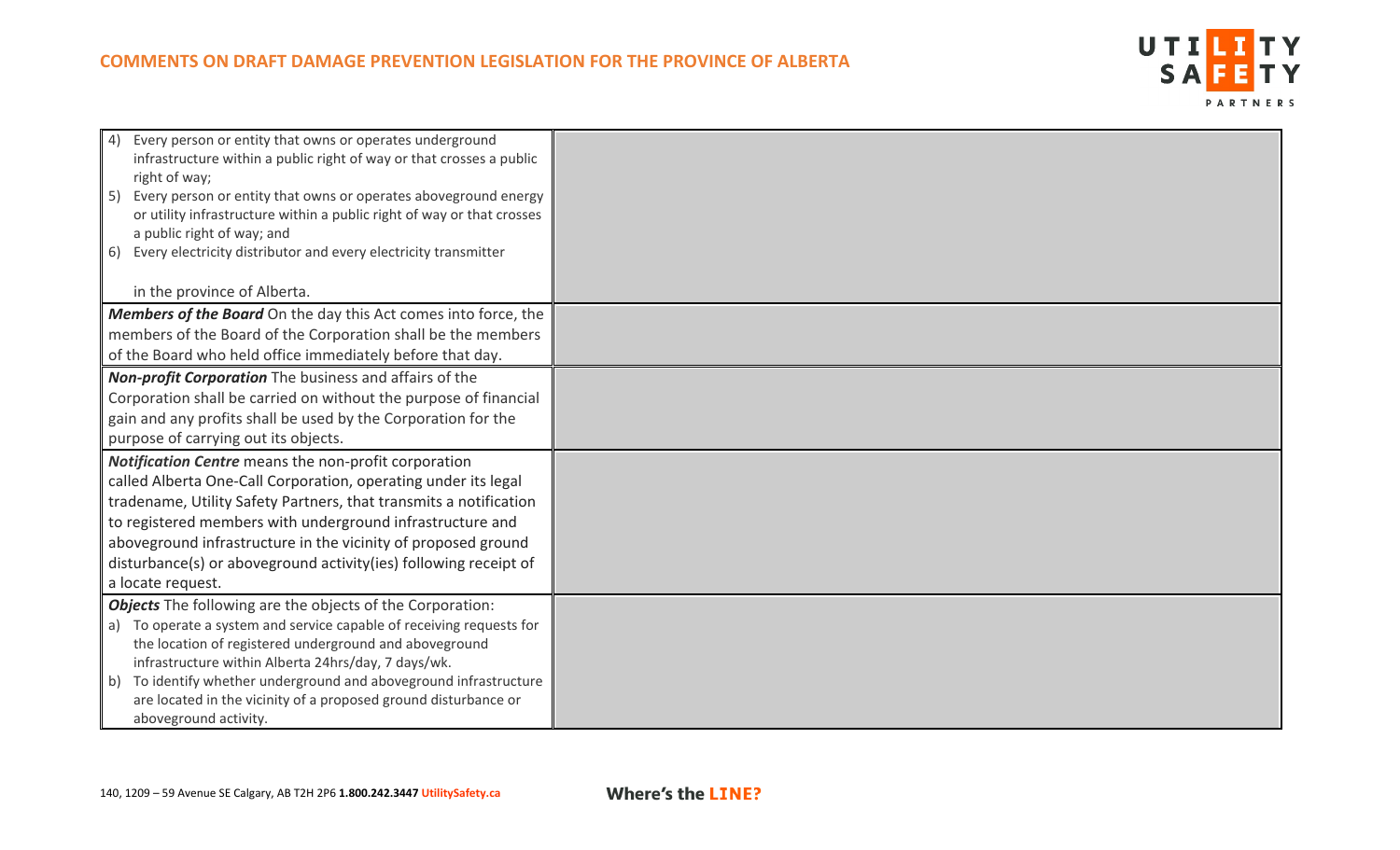

| To notify registered members of the Corporation of proposed<br>$\mathsf{C}$<br>ground disturbances or aboveground activities that may affect<br>registered underground infrastructure or aboveground energy<br>and utility assets.<br>d) To promote public awareness of the Corporation and the need for |  |
|----------------------------------------------------------------------------------------------------------------------------------------------------------------------------------------------------------------------------------------------------------------------------------------------------------|--|
| safe work (example: ClickBeforeYouDig, Where's the LINE?).                                                                                                                                                                                                                                               |  |
| <b>Operator</b> means a person or a group of persons that operates                                                                                                                                                                                                                                       |  |
| underground or aboveground infrastructure.                                                                                                                                                                                                                                                               |  |
| Overhead powerline, Overhead Energy and Utility Asset; or                                                                                                                                                                                                                                                |  |
| Aboveground Infrastructure means real and personal property,                                                                                                                                                                                                                                             |  |
| immovable and movable, and works connected to them,                                                                                                                                                                                                                                                      |  |
| carrying electrical power or telecommunications services                                                                                                                                                                                                                                                 |  |
| supported by pylons or poles.                                                                                                                                                                                                                                                                            |  |
| Person means an individual or an entity.                                                                                                                                                                                                                                                                 |  |
| Pipeline means a line that is used or to be used for the                                                                                                                                                                                                                                                 |  |
| transmission of oil, gas or any other commodity in the province                                                                                                                                                                                                                                          |  |
| of Alberta, and includes all branches, extensions, tanks,                                                                                                                                                                                                                                                |  |
| reservoirs, storage facilities, pumps, racks, compressors, loading                                                                                                                                                                                                                                       |  |
| facilities, interstation systems of communication by telephone,                                                                                                                                                                                                                                          |  |
| telegraph or radio and real and personal property, or                                                                                                                                                                                                                                                    |  |
| immovable and movable, and works connected to them, but                                                                                                                                                                                                                                                  |  |
| does not include a sewer or water pipeline that is used or                                                                                                                                                                                                                                               |  |
| proposed to be used solely for municipal purposes.                                                                                                                                                                                                                                                       |  |
| Positive response means notification to an excavator either by a                                                                                                                                                                                                                                         |  |
| completed locate or written / electronic notice indicating there                                                                                                                                                                                                                                         |  |
| is no underground or aboveground infrastructure affected by                                                                                                                                                                                                                                              |  |
| the ground disturbance.                                                                                                                                                                                                                                                                                  |  |
| Powers The Corporation has the capacity and the rights, powers                                                                                                                                                                                                                                           |  |
| and privileges of a natural person, subject to the limitations set                                                                                                                                                                                                                                       |  |
| out in this Act.                                                                                                                                                                                                                                                                                         |  |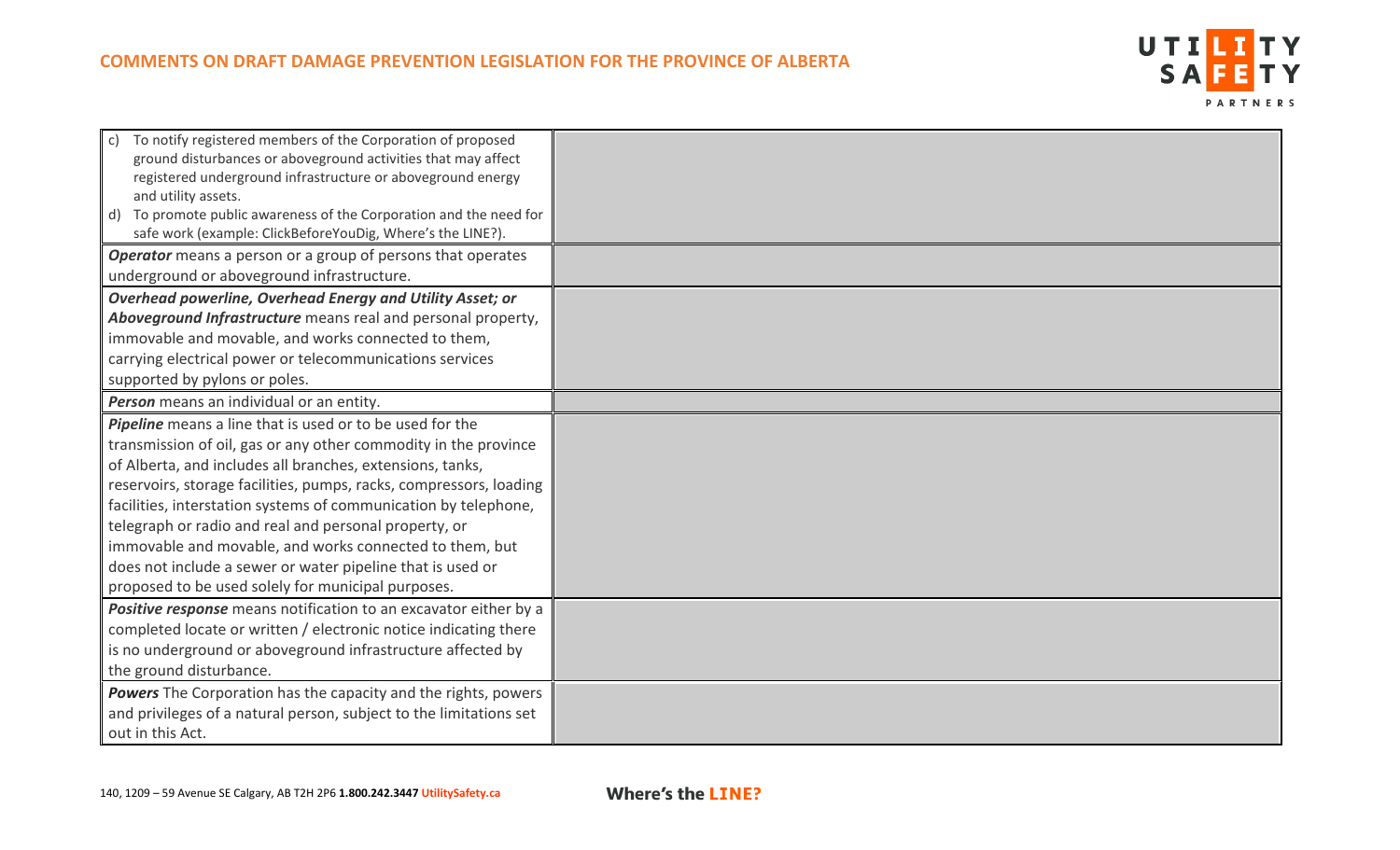

| <b>Province</b> means Alberta                                      |  |
|--------------------------------------------------------------------|--|
| Provincial lands means land of the Crown in right of Alberta.      |  |
| Underground infrastructure means cables, ducts, equipment,         |  |
| pipes, pipelines, power lines, energy and utility lines and        |  |
| networks and vaults that are buried in the ground and that are     |  |
| located on provincial lands or regulated by any of the following:  |  |
|                                                                    |  |
| Alberta Energy Regulator<br>$\bullet$                              |  |
| Alberta Utilities Commission                                       |  |
| Canada Energy Regulator                                            |  |
| <b>Canadian Radio-Television and Telecommunications Commission</b> |  |
| Alberta Electric System Operator                                   |  |
| <b>Irrigation Council</b>                                          |  |
| Ministry of Transportation<br>$\bullet$                            |  |
| Working day means a day other than a Saturday, Sunday or a         |  |
| statutory holiday in the province of Alberta.                      |  |
| Working hours means 8am to 4:30pm Monday to Friday.                |  |
| <b>APPLICATION</b>                                                 |  |
| <b>Exclusion</b> - This Act does not apply to underground or       |  |
| aboveground infrastructure that is privately owned and does        |  |
| not operate on a commercial basis.                                 |  |
| <b>REGISTRATION WITH NOTIFICATION CENTRE</b>                       |  |
| 1. Registration                                                    |  |
| The operator of any underground or aboveground infrastructure      |  |
| must register it with, and pay the service fees fixed by, Utility  |  |
| Safety Partners.                                                   |  |
|                                                                    |  |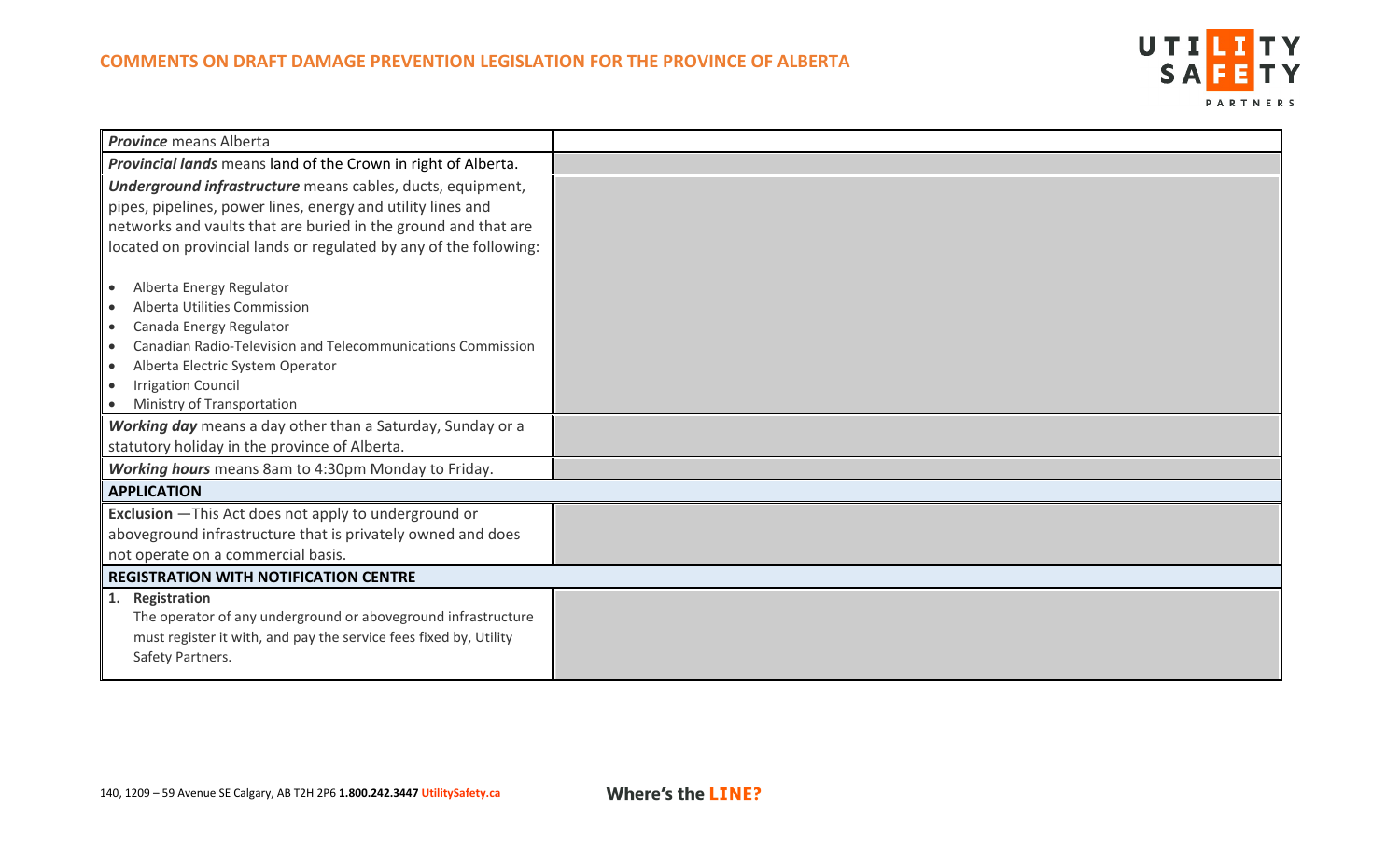

| 2. Communication of information                                              |  |
|------------------------------------------------------------------------------|--|
| The operator of any underground or aboveground                               |  |
| infrastructure must provide the following information to                     |  |
| Utility Safety Partners and at minimum, update it annually:                  |  |
| a) the geographical location of the underground or aboveground               |  |
| infrastructure such as the digital geospatial data / shape files             |  |
| or legal description of the location; and                                    |  |
| any other information that Utility Safety Partners considers<br>$\mathbf{b}$ |  |
| necessary to exercise its functions or that legislation requires.            |  |
| 3. Modifications                                                             |  |
| The operator must also inform Utility Safety Partners, in                    |  |
| writing, of any modification to the information provided to                  |  |
| the centre under 2 (above).                                                  |  |
|                                                                              |  |
| In the case of insolvency or bankruptcy resulting in                         |  |
| abandonment of underground infrastructure or defunct                         |  |
| pipeline status, the notification centre will maintain the                   |  |
| registered data and label the defunct pipeline as "defunct".                 |  |
| Any person who has been notified of a defunct pipeline in                    |  |
| the vicinity of their proposed ground disturbance will secure                |  |
| locating and marking services to identify its location prior to              |  |
| disturbing the ground.                                                       |  |
| <b>LOCATE REQUEST AND IDENTIFICATION OF UNDERGROUND INFRASTRUCTURE</b>       |  |
| 4. Locate request                                                            |  |
| Before a person undertakes a ground disturbance or                           |  |
| aboveground activity within 15 metres of aboveground                         |  |
| infrastructure, that person must submit a locate request to                  |  |
| the notification centre.                                                     |  |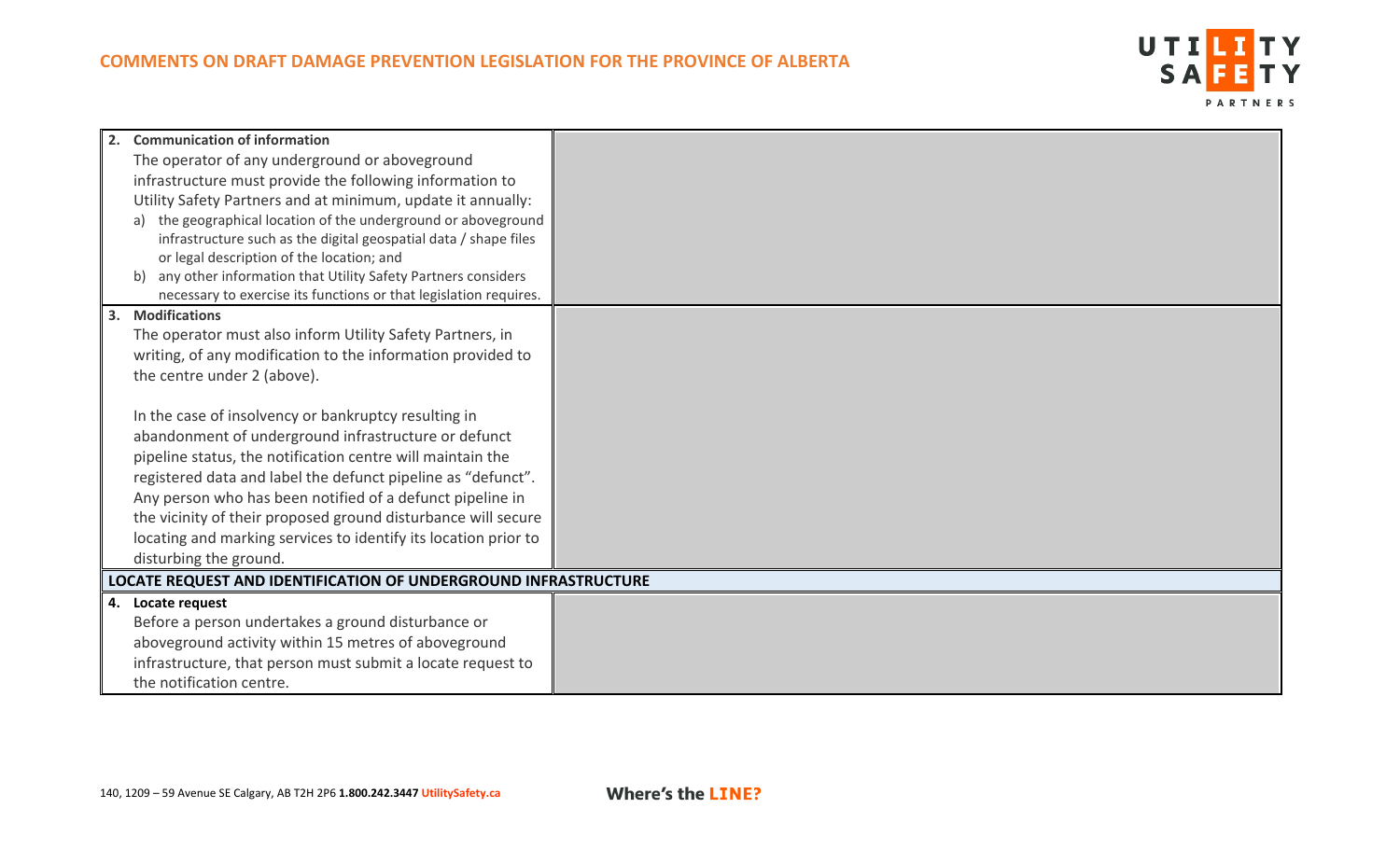

| 5.   | Communication - other information                                    |  |
|------|----------------------------------------------------------------------|--|
|      | Before undertaking the ground disturbance, the person must also      |  |
|      | provide the notification centre with the following information:      |  |
|      | the type of ground disturbance they are planning to                  |  |
|      | undertake;                                                           |  |
|      | the exact location of the anticipated ground disturbance; and<br>b)  |  |
|      | any other information that the notification centre considers<br>C)   |  |
|      | necessary to exercise its functions.                                 |  |
| 6.   | Provision of information - period of time and manner                 |  |
|      | The information referred to in section 5 must be provided to the     |  |
|      | notification centre at least three working days' notice in           |  |
|      | advance of the day on which the ground disturbance is to start       |  |
|      | $-$ or as soon as possible before the ground disturbance is to start |  |
|      | in the case of an emergency described in section $9$ – and in the    |  |
|      | manner specified by the notification centre.                         |  |
|      |                                                                      |  |
|      | Notification to operators of registered underground                  |  |
|      | infrastructure - ground disturbance                                  |  |
|      | Immediately after receiving a locate request, the notification       |  |
|      | centre must provide notification of the ground disturbance, in       |  |
|      | writing, to all operators of registered underground infrastructure   |  |
|      | that could be damaged by that ground disturbance.                    |  |
| l 8. | Notification to person undertaking a ground disturbance              |  |
|      | Immediately after receiving a locate request, the notification       |  |
|      | centre must also indicate, in writing, to the person that made the   |  |
|      | locate request:                                                      |  |
|      | (a) whether or not any registered underground and                    |  |
|      | aboveground infrastructure is located in the area in which the       |  |
|      | ground disturbance is anticipated to take place; and                 |  |
|      | (b) the name of the operator of any registered underground or        |  |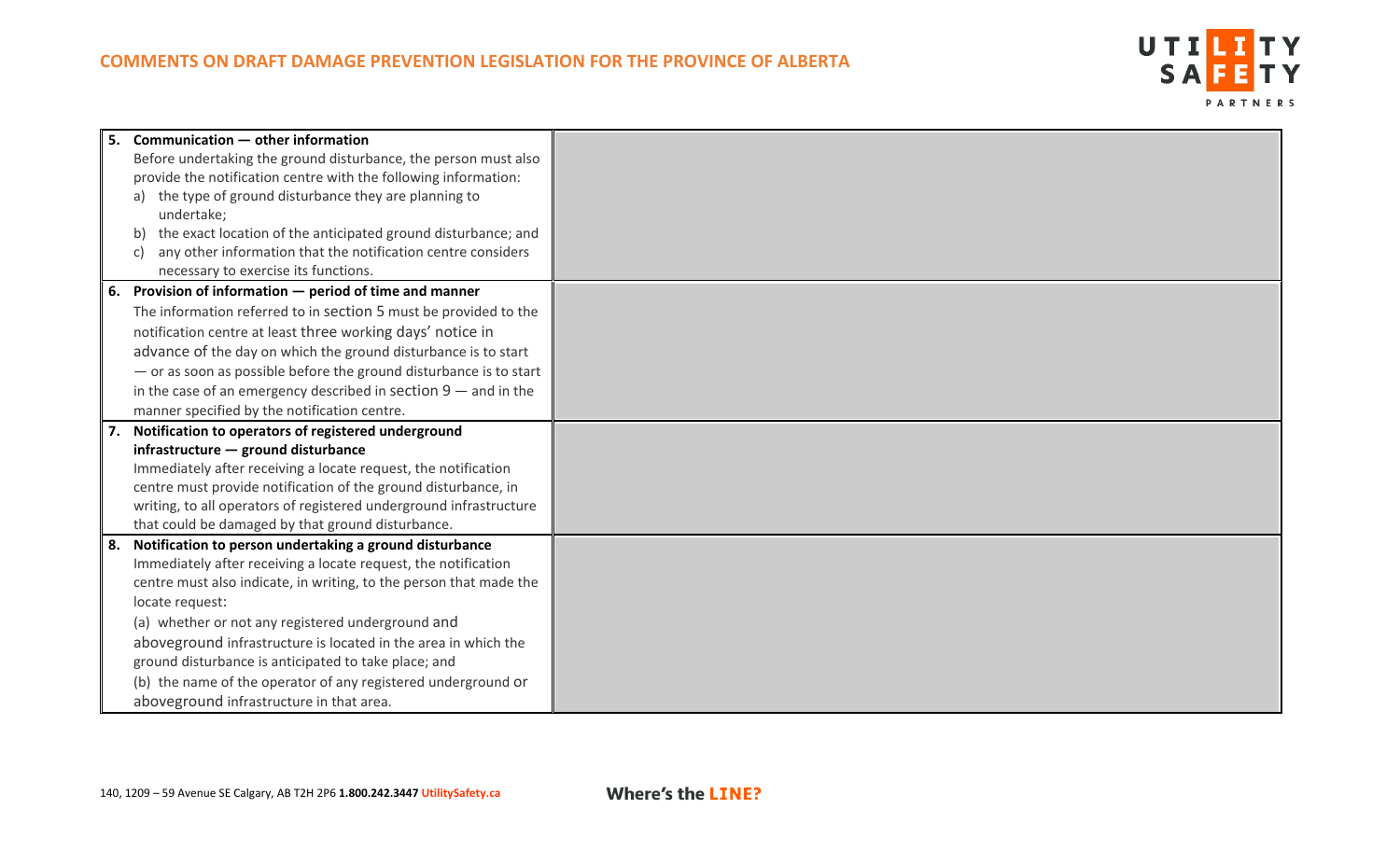

| 9. Emergency locate                                                                                                     |  |
|-------------------------------------------------------------------------------------------------------------------------|--|
| An operator of registered underground or aboveground                                                                    |  |
| infrastructure may be required to respond without delay to                                                              |  |
| a notification referred to in section $6$ - including outside                                                           |  |
| normal business hours $-$ if the notification centre considers                                                          |  |
| that a person must undertake a ground disturbance or                                                                    |  |
| conduct an aboveground activity in order to respond to an                                                               |  |
| emergency.                                                                                                              |  |
| 10. Positive Response                                                                                                   |  |
| All underground and aboveground infrastructure locate requests                                                          |  |
| shall result in a positive response from the owner or authorized                                                        |  |
| representative of the owner to the person who submitted the                                                             |  |
| locate request and the notification centre.                                                                             |  |
| 11. Response - location of registered underground infrastructure                                                        |  |
| The operator of registered underground infrastructure that                                                              |  |
| receives a notification referred to in section 7 must, within                                                           |  |
| the period of time specified in section 14, do any of the                                                               |  |
| following:                                                                                                              |  |
|                                                                                                                         |  |
| by using the prescribed colour codes, mark on the ground the<br>a)                                                      |  |
| location of the underground infrastructure and provide a                                                                |  |
| written description of that location to the person planning to                                                          |  |
| undertake a ground disturbance;                                                                                         |  |
| provide to that person, in writing, an accurate and clear<br>b)                                                         |  |
| description of the location of the underground infrastructure                                                           |  |
| that could be damaged by the ground disturbance;<br>provide to that person a written confirmation that the ground<br>C) |  |
| disturbance is not likely to cause damage to the underground                                                            |  |
|                                                                                                                         |  |
| infrastructure; or                                                                                                      |  |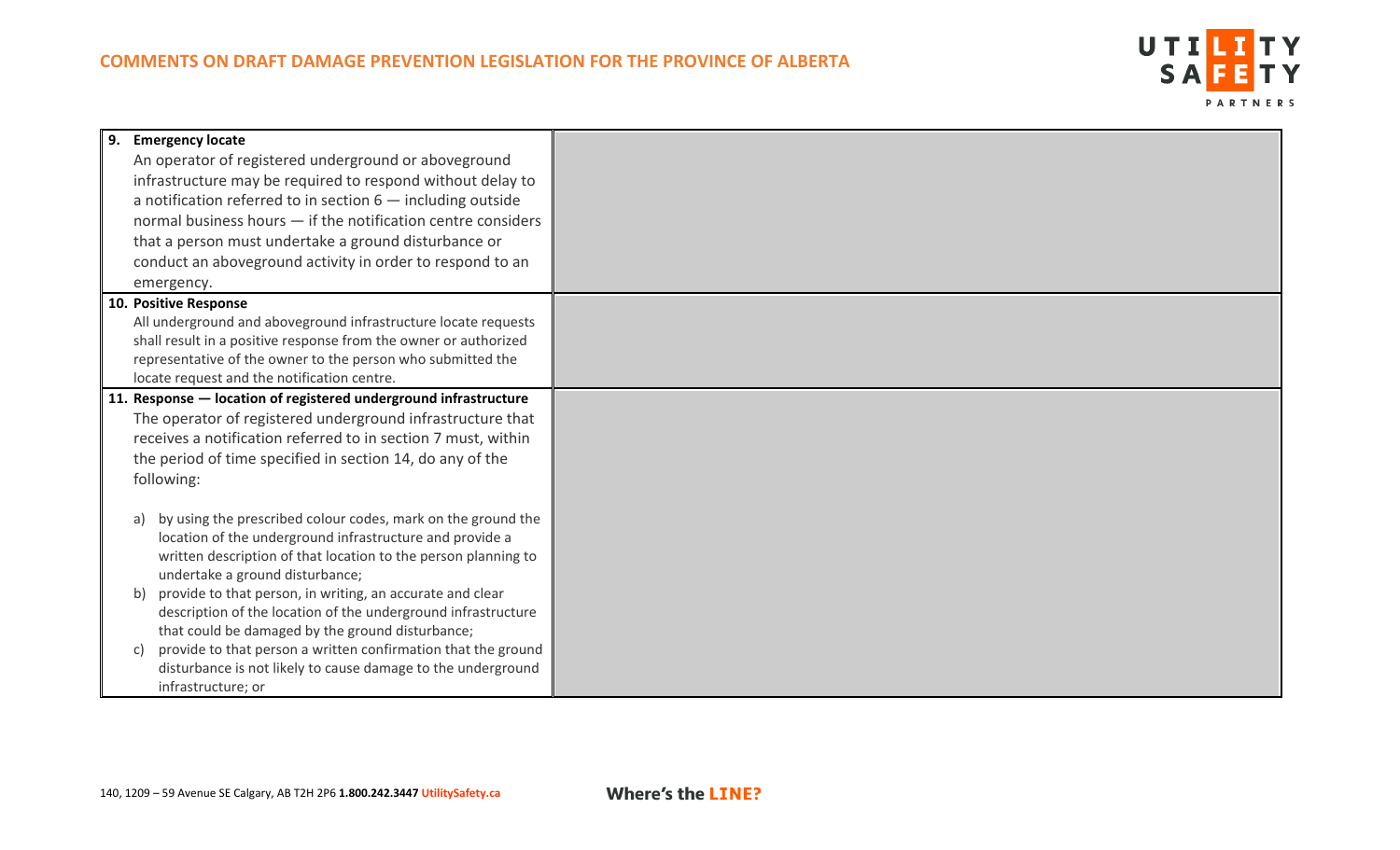

| request additional information about the proposed ground<br>disturbance to determine the impact on existing underground<br>infrastructure.                                                                                                                                                                                                                                                                                                                                                                                                                                                       |  |
|--------------------------------------------------------------------------------------------------------------------------------------------------------------------------------------------------------------------------------------------------------------------------------------------------------------------------------------------------------------------------------------------------------------------------------------------------------------------------------------------------------------------------------------------------------------------------------------------------|--|
| 12. Response - Aboveground infrastructure<br>Following receipt of a locate request that intersects with the<br>registered location of aboveground infrastructure, the<br>notification centre shall:<br>provide in writing an alert to the requester of the presence of<br>a)<br>aboveground infrastructure in the work area;<br>provide in writing the safe work precautions to follow when<br>b)<br>working in proximity to the above ground infrastructure; and<br>provide contact information to the requester should<br>C)<br>additional information or action from the above ground utility |  |
| owner or operator be required.<br>13. Period of time<br>The operator of registered underground and aboveground<br>infrastructure must provide the response referred to in<br>section 10 within three working days prior to the proposed<br>excavation start date unless the operator of the registered<br>underground or aboveground infrastructure and the person<br>planning to undertake the ground disturbance agree in<br>writing to a alternate period of time.                                                                                                                            |  |
| 14. Fees<br>a) No Fees<br>The operator of registered underground or aboveground<br>infrastructure must not charge the person planning to<br>undertake a ground disturbance a fee for responding to the<br>notification in a manner described in any of sections 9, 10, 11<br>and 12.                                                                                                                                                                                                                                                                                                             |  |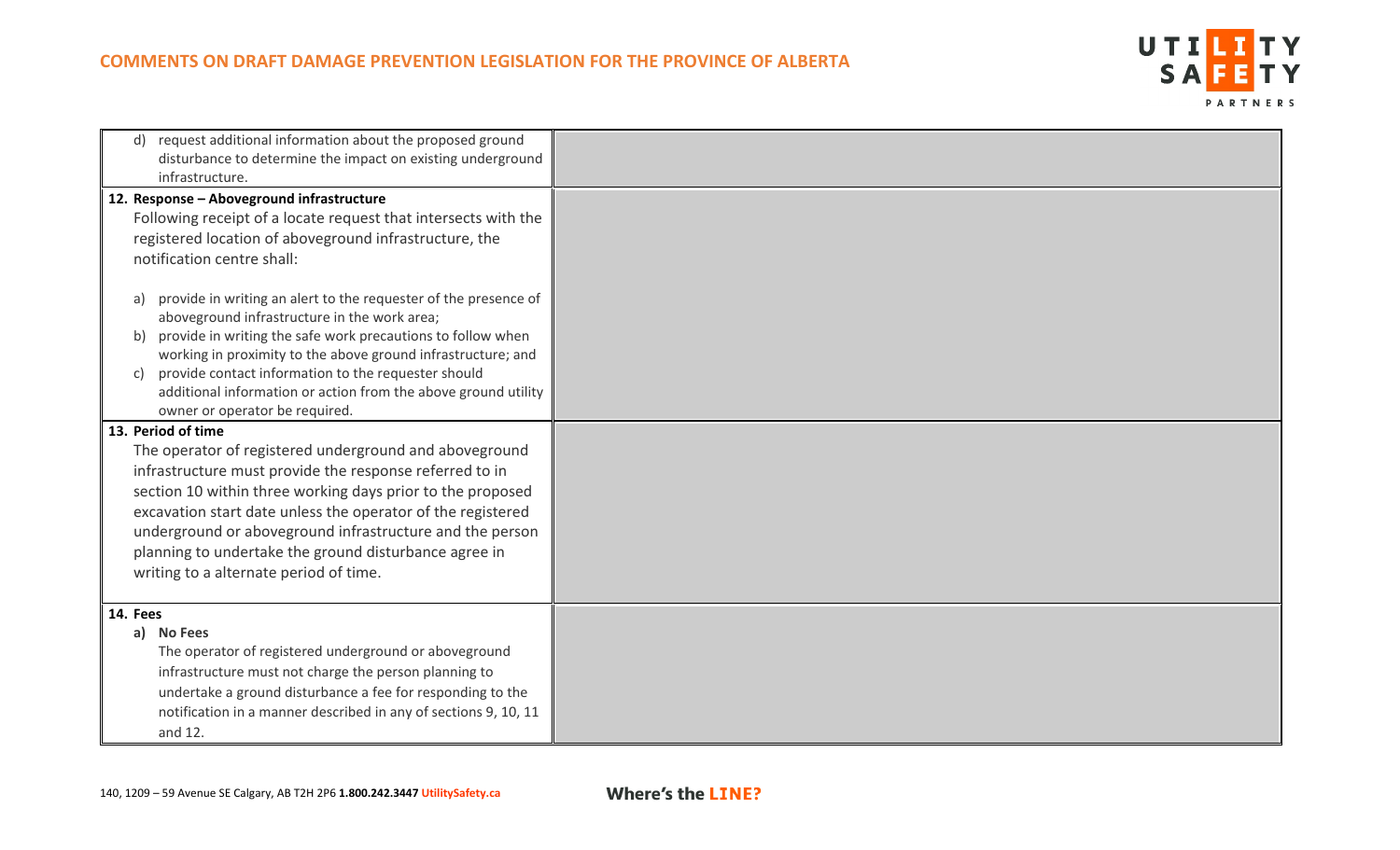

| C)           | b) Fees - outside normal business hours<br>If, at the request of the person planning to undertake the<br>ground disturbance or aboveground activity, and with the<br>exception of response in accordance with section 9, the<br>operator of registered underground or aboveground<br>infrastructure responds to the notification outside normal<br>business hours the operator may charge that person a fee<br>corresponding to the reasonable cost of responding to the<br>notification.<br>Fees - ground disturbance not undertaken<br>The operator of registered underground or aboveground<br>infrastructure may charge the person planning to undertake a<br>ground disturbance a fee fixed by regulation if the operator<br>was required to respond to multiple notifications related to<br>the same ground disturbance. |  |
|--------------|--------------------------------------------------------------------------------------------------------------------------------------------------------------------------------------------------------------------------------------------------------------------------------------------------------------------------------------------------------------------------------------------------------------------------------------------------------------------------------------------------------------------------------------------------------------------------------------------------------------------------------------------------------------------------------------------------------------------------------------------------------------------------------------------------------------------------------|--|
|              | 15. Separate responses<br>An operator of registered underground or aboveground<br>infrastructure must provide a separate response for each<br>notification they receive.                                                                                                                                                                                                                                                                                                                                                                                                                                                                                                                                                                                                                                                       |  |
| 16. Duration | The response is valid for thirty (30) days unless otherwise<br>indicated by the operator of the underground or aboveground<br>infrastructure.                                                                                                                                                                                                                                                                                                                                                                                                                                                                                                                                                                                                                                                                                  |  |
|              | 17. Response not valid<br>A response is not valid if it does not comply with section 11 or 12.                                                                                                                                                                                                                                                                                                                                                                                                                                                                                                                                                                                                                                                                                                                                 |  |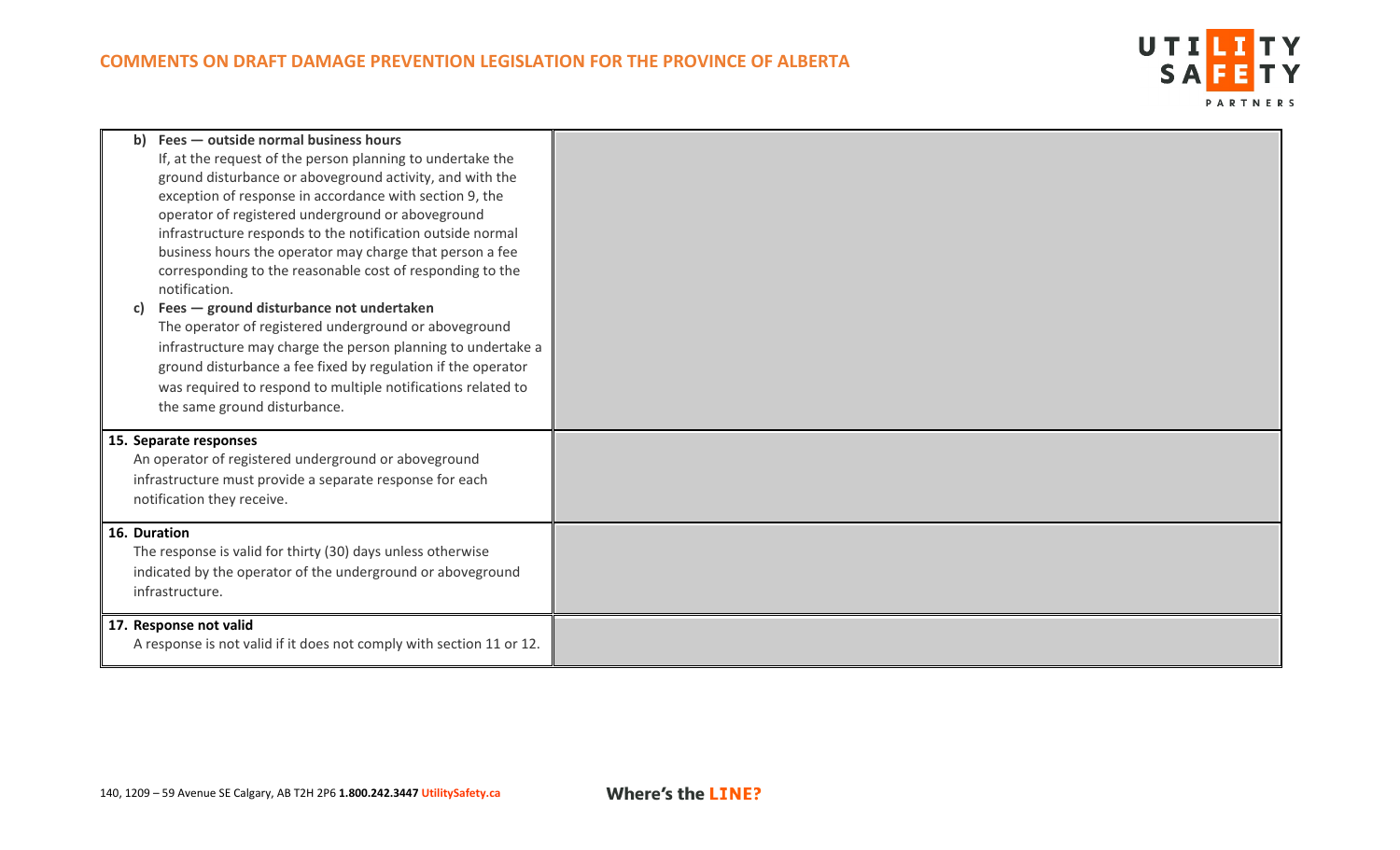## **COMMENTS ON DRAFT DAMAGE PREVENTION LEGISLATION FOR THE PROVINCE OF ALBERTA**



| 18. Restrictions<br>Subject to the regulations, a person planning to undertake a<br>ground disturbance or activity within 15/X metres of aboveground<br>infrastructure must not undertake it before:                                                                                                                             |  |
|----------------------------------------------------------------------------------------------------------------------------------------------------------------------------------------------------------------------------------------------------------------------------------------------------------------------------------|--|
| the person has received a notification from a notification<br>a)<br>centre under section 11 and 12; and<br>the operators of registered underground or aboveground<br>b)<br>infrastructure mentioned in that notification have provided<br>the person with a response in accordance with<br>section 11 or 12, as the case may be. |  |
| 19. Damage Prevention Advisory Council<br>The Minister may assign to the Damage Prevention Advisory<br>Council the functions - other than those assigned by this Act to<br>Notification Centres - that the Minister considers necessary for<br>carrying out the enforcement of and the penalties associated with<br>this Act.    |  |
| 20. Obligation to Report Damages<br>Any party associated with a ground disturbance that damages<br>underground or aboveground infrastructure must report the<br>damage to:<br>the owner; and<br>the Damage Information Reporting Tool database.<br>b)                                                                            |  |
| 21. Enforcement Agency<br>See Guidance Notes - Enforcement Agency                                                                                                                                                                                                                                                                |  |
| 22. Orders of court<br>See Guidance Notes - Orders of the Court                                                                                                                                                                                                                                                                  |  |